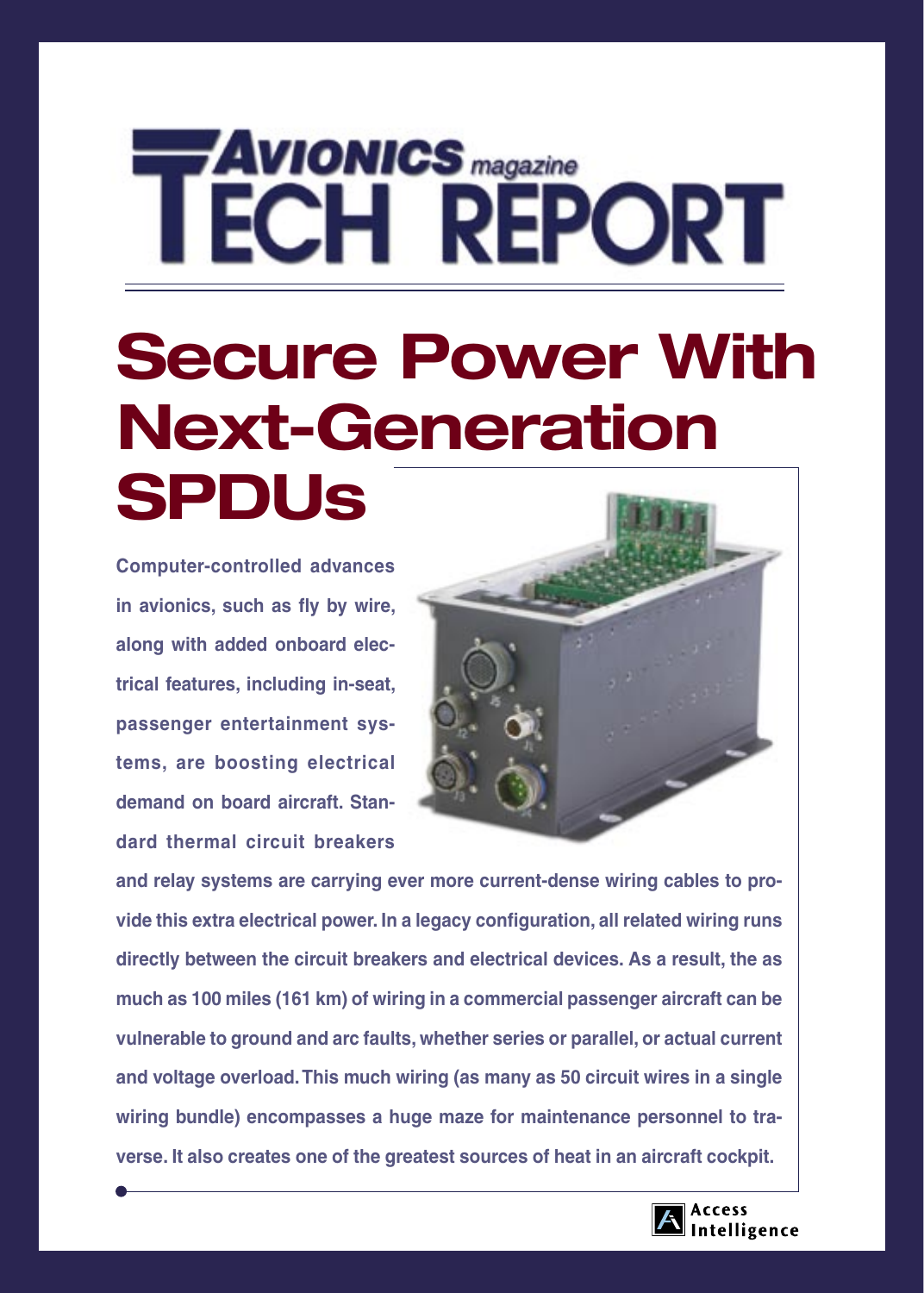## **Enter SSPCs**

Traditional circuit breakers are not designed to be computer controlled. One answer, therefore, to providing circuit, wiring and device protection comes via solid state power controllers (SSPCS). SSPCs have been in use since the mid-1980s and are designed to replace thermal/mechanical circuit breaker and relay systems. By using low-level electrical signals that do not need protection, transmitted or received, SSPCs are more reliable and accurate in detecting genuine faults and overloads. In addition, SSPCs offer size and weight savings over traditional circuit breakers and direct wiring.

Another critical performance aspect of SSPCs, especially when dealing with an arc fault, is the faster response time. The response time of electromechanical circuit breakers is measured in milliseconds, while the response time of SSPCs is measured in microseconds. Further, since SSPCs are not dependent on temperature changes, they can

# **Features in the Next-Generation SSPCs**

#### **Key Features**

- ➤ Low voltage drop and power dissipation
- ► Backup wire protection
- ▶ Optional arc fault protection
- ▶ Data bus UART ARINC 485, CAN (Controller Area Network) standard (at no extra cost)
- ▶ ARINC 429 and Mil-Std-1553 data buses optional
- ➤ Configurability via software-based design
- ➤ Full integration and interface with avionics

#### **Design Benefits**

- ➤ Reduced part count (elimination of connectors, junction boxes, wires, circuit breakers, and other compo nents)
- ▶ Reduced overall volume (wire length and size)
- ➤ Increased accuracy and repeat ability
- ➤ Improved arc fault protection

#### **Reporting**

- ➤ Switch status (on, off, tripped overcurrent, tripped arc fault)
- ➤ Current reading @ 100 mA resolution
- ▶ Output voltage
- ▶ Presence or absence of load
- ➤ Switch failure mode (open or closed)
- $\triangleright$  Overcurrent  $l^2$ t trip curve

#### **Testing**

Built-in testing (BIT) includes:

- ➤ Startup built-in testing (SBIT)
	- ➤ Memory check
	- ▶ Power supply check
	- ➤ Trip circuit check ► Gate signal check
- ➤ Continuous built-in testing (CBIT)
- ➤ Temperature monitoring
- ▶ Memory checksum
- ▶ Signal integrity check
- ➤ Initiated built-in testing (IBIT)

offer more predictable performance. And this accuracy may permit the aircraft designer to use smaller-gauge electrical cables.



Block diagram of the Next Generation DC SSPC.

### **Nuisance Trips**

Because of their thermal dependence, conventional circuit breakers will not react to a mild arc fault, for example, one that could signal a genuine arc or overload in the making. As a result, the mechanical circuit may only trip when the more damaging surge of current occurs.

 The false positives for a circuit failure truly can be a complex nuisance. If a circuit protection system trips when there is no excessive charge on the circuit, the trip looks the same as if it had been caused by a potentially dangerous overload condition. Since most circuit breaker and relay systems offer little or no diagnostic data on the overload, or even status information in some cases —whether a switch has been turned on, off or tripped —the failure may be ignored and the circuit assumed to be capable. This may explain why industry sources report at least one "smoke in the cockpit" incident per week in the United States on commercial aircraft.

# **Integrating Electrical Management**

In his report about development of new circuit protection technology by Boeing Phantom Works, David Evans makes the point that SSPCs in electric architecture have the potential to reduce the total number of components needed for electrical power management. Evans is editor of *Air Safety Week* and a columnist for *Avionics Magazine*.

Other advantages he cites include SSPC configurability at distributed sites, where they are near relevant devices, yet outside the cockpit. Evans states that SSPCs "can serve the functional equivalent of built-in test equipment to check wiring integrity in the 'electric jets' of today and tomorrow."

Buena Park, Calif.-based equipment provider, Leach International, a subsidiary of Esterline Corp., agrees with Evans' assessment. Over 20 years the company has manufactured more than 250,000 SSPCs and 1,000 secondary power distribution units (SPDUs) within its line of electronic equipment. Leach International SSPCs were used in the world's first automated power management systems on board the Lockheed C-130J and Bombardier Global Express aircraft in 1995. By continually evolving compact, low impedance SPDUs since 1994, and hermetically sealed, thickfilm hybrid SSPCs since 1986, Leach International sees a cost- and performance-effective, SSPC-based, secondary distribution system on the near horizon.

### **Adopted by A380 and B787**

The company is focused on combining multichannel, next-generation SSPCs into compact, microprocessor-controlled SPDU enclosures that can be installed on an aircraft, wherever they fit best. This is designed to yield circuit protection that does just what Evans suggests: provide distributed site (or remote) location and built-in testing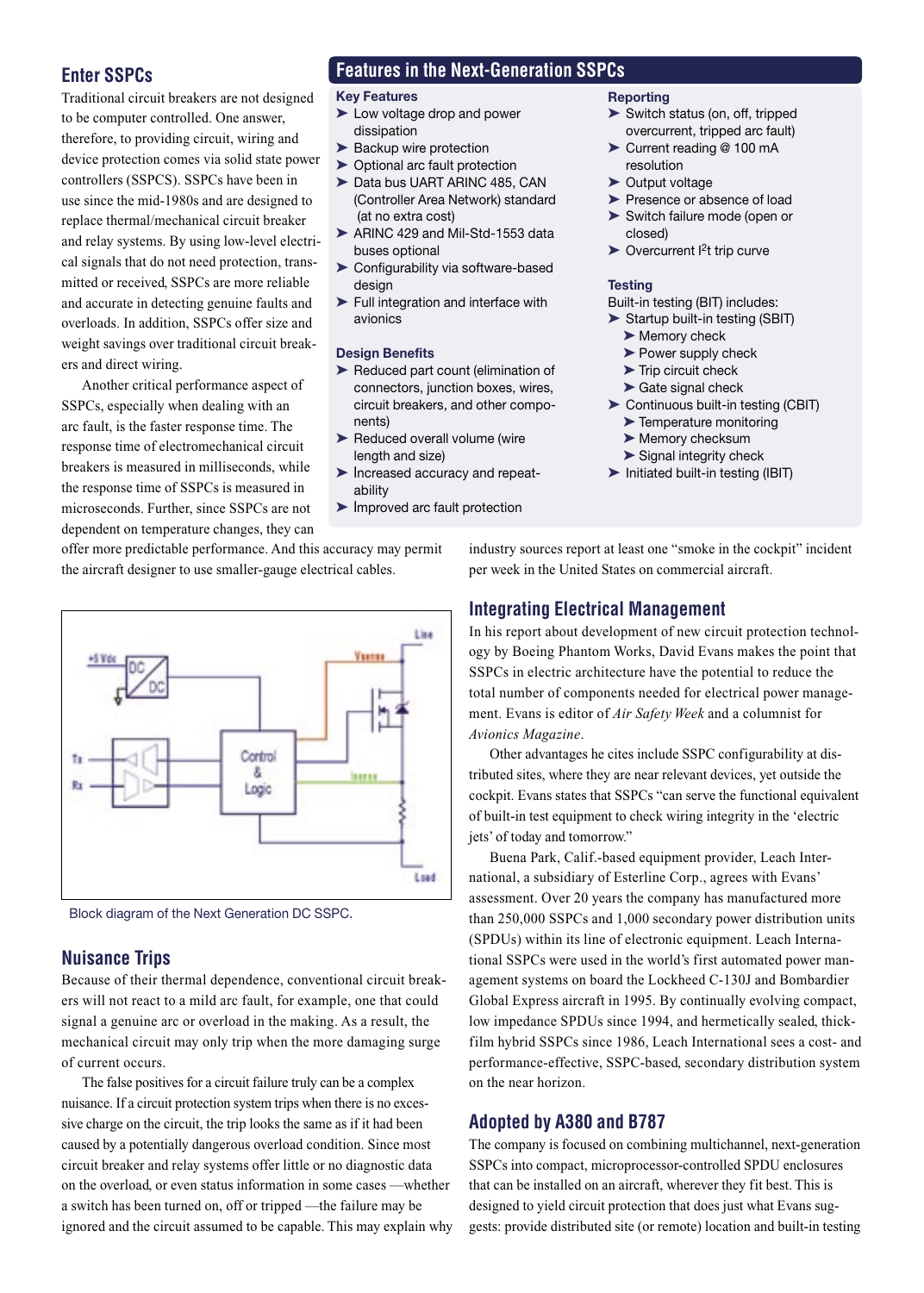to check wiring integrity, plus considerably more.

The latest, 28-channel SPDU uses a field effect transistor (FET) based microprocessor approach to control and monitor current, so all those miles of direct wiring are significantly lessened and smallergauge cables can be used. This will decrease heat in the cockpit, as well as reduce the wiring maze that confronts maintenance crews. The maximum time to "turn around" an aircraft due to a fault in the new secondary distribution systems is estimated to be within minutes. Currently, it can take hours to find a fault.

New aircraft, such as the Airbus A380 superjumbo jet and Boeing 787 Dreamliner, are adopting this approach. The new Leach 28-channel SPDUs are designed to switch 28 volts DC. (Leach International also is designing 115 volts AC and 270 volts DC SPDUs.) The bus interface and input/output (I/O) module allow communication from the company's next-generation SSPCs, which can accept commands to turn on, turn off or reset in the event of a trip due to overload. In addition, the communication to and from the SSPCs provides health and status of loads and the device itself.

#### **Custom Configuration**

Each SSPC can be configured to trip at different thresholds and time delays, though the hardware does determine a maximum programmable load rating, according to Jim Cearns, Leach's vice president of marketing and business development. Each SSPC channel is connected to a separate load and is configured to handle the maximum safe rating of that load within the "smoke curve" rating of the associated cable. This is meant to translate to a more flexible, standardized

#### **About Leach International**

Founded in 1919 with a "break in" relay as its first product, Leach International was known for about 20 years as Leach Relay Co. Now nearly 90 percent of all commercial jets and the vast majority of military jets, helicopters and other aircraft, as well as a number of military ground vehicles, use Leach components and assemblies. The equipment provider manufactures 10,000 variations of more than 50 basic types of relays for the aerospace and rail industries. A typical relay assembly may be comprised of 70 to 130 parts.

 The Leach product line has expanded to include power switching and control components for aircraft communications. The company's achievements include invention of the balanced armature relay (1952) and balanced force relay (1962), the miniaturized hybrid timing circuits for time delay relays, rotary solenoid and power contactors, and pioneering solid state power controllers (SSPCs).

 Leach International designed and built the first aircraft automated electrical power management system using SSPC technology in 1995 for the Bombardier Global Express, and has also participated in developing SSPC components for space applications. The manufacturer produces 28-volt DC, 270-volt DC and 115-volt AC SSPCs, with ratings to 225 amps.

 Leach facilities include the 112,000 square-foot (10,405-m2) Buena Park, Calif., headquarters, as well as manufacturing plants in Tijuana, Mexico; Sarralbe and Niort, France; and in Zunyi, China. Leach employs about 1,200 persons worldwide.

 In 2004, to satisfy the FAA safety regulation SFAR 88 regarding fuel tank safety, Boeing selected Leach Fault Current Detection (FCD) and Ground Fault Interrupt (GFI) relays for retrofit as well as for new production 727, 737, 747, 757, 767 and 777 aircraft, and FCD relays to retrofit all DC-10, MD-10 and MD-11 aircraft. In January 2005, Toulouse-based aircraft manufacturer Airbus contracted Leach to design and manufacture customized ground fault interrupt (GFI) relays to comply with FAA SFAR 88 safety regulations regarding fuel pump safety on its new 500-plus passenger aircraft, the A380. Among its other customers, Leach has supplied products to Bell Helicopter Textron, Dassault Aviation, Honeywell, Lockheed Martin Corp., NASA, Raytheon Co. and Rockwell International Corp. In addition, Leach equipment is installed on the Boeing Co.'s 727, 737, 747, 767 and 777 aircraft.

 For more information, visit www. leachintl.com.

and adaptable means of achieving a safer, higher- integrity electrical distribution system.

However, diagnostics is perhaps most helpful for current overload detection and electrical system protection with these products. Software now exists that can be externally programmed and customized to enduser power requirements (see sidebar, opposite page).

#### **Size Matters**

The mantra of "form, fit and function" when replacing electrical components means maximizing existing space with new designs that offer added performance at no cost or size tradeoffs. This also applies to the utilization of SPDU/next-generation SSPCs. Different-sized aircraft need different electrical load capacity, which will determine the number of next-generation SSPCs and the number of SPDU boxes. Small aircraft, such as business jets and helicopters, with 70- to 80-DC loads, may require three to four SPDUs, while a midsized aircraft, such as a Boeing 737 or Airbus A320, is more likely to use eight SPDUs. Each SPDU box may include as few as 18 to 20 SSPCs or as many as 40 to 50 SSPCs.

The enclosures can be customized and are designed to be modular, says Cearns. They therefore can accommodate the different power requirements of new aircraft models and optimize the space required for the SPDUs. Finally, the size, design and placement of the boxes will optimize ease of removal and replacement for maintenance.

A significant advantage of the new SPDUs is their low heat dissipation in representative aircraft configurations. A typical DC SPDU would, in practice, have a normal temperature rise that is less than 25 percent of

> that from the equivalent relay/thermal circuit breaker assembly.

#### **Control Panel Interface**

With the new SPDUs and an interface to the aircraft systems' display/computers, an original equipment manufacturer (OEM) can display what it wants the flight crews to know about the performance of the wiring and circuitry protection systems. "Load can be identified on a display to ascertain what tripped," Cearns states. "A pilot will be able to tell whether the failure is an overload trip, a short circuit, an arc fault, an SSPC failure or if there is no load connected. And this is observed in real time."

"The last thing you want a flight crew to be concerned with is having to take some action on the electrical system without complete information," he adds. "This is how aircraft can be lost, ultimately by fire in the wiring systems."

#### **Getting to COTS**

Can SPDUs be made commercial off the shelf (COTS) to reduce costs? COTS could cut expenses by an estimated two to 2.5 times. However, some hurdles exist.

"One has to consider that SSPCs inherently exhibit current leakage, albeit low, for